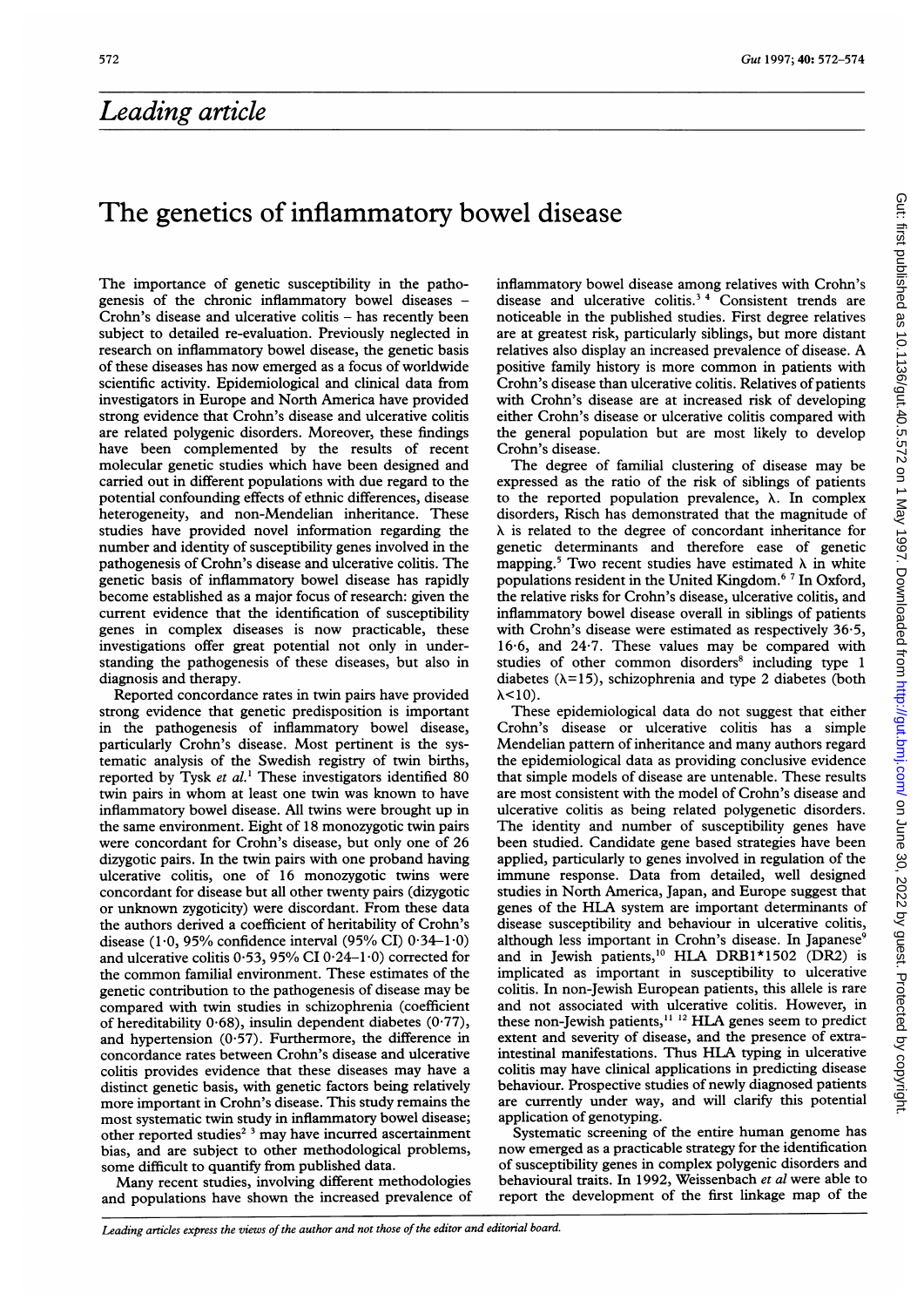human genome,'3 involving 814 highly polymorphic markers consisting of simple dinucleotide repeats. The markers described spanned 90% of the genome. The availability of this mapping strategy, together with the developments of semiautomated techniques for genotyping such markers, has allowed genome-wide searches in insulin dependent diabetes, multiple sclerosis and schizophrenia to be undertaken. As experience grows, the potential of this technique, together with the limitations, has become more fully appreciated.<sup>14 15</sup> In particular, recent studies have emphasised the importance of access to large numbers of multiply affected families and rigorous statistical design and analysis.

Hugot *et al*<sup>16</sup> reported the first genome-wide search for susceptibility genes in inflammatory bowel disease. Forty affected sibling pairs in 25 white families with Crohn's disease were studied using 270 autosomal markers. Analysis of allele sharing in affected sibling pairs identified only four markers achieving a p value of  $0.01$  or less (three on chromosome <sup>1</sup> and one on chromosome 16). In a second set of families from the United Kingdom, supportive evidence for linkage with the region on chromosome 16 was obtained. This region, designated IBD1 by these authors, obtained a locus specific sibling  $\lambda$ of 1-3. Putative candidate genes included in this region were the interleukin-4 receptor and CD11 integrin.

The study described by Hugot et  $al^{16}$  provided the first evidence that genome-wide screening could successfully be applied in inflammatory bowel disease. Moreover, the linkage described has now been replicated in other non-Jewish European populations. However, the power of this investigation was limited by the number of families studied - the authors conceded that the locus identified on chromosome 16 was not likely to account for more than 10% of genetic susceptibility to Crohn's disease. The heterogeneity of patients studied and statistical thresholds employed are also areas of controversy. Finally, although the locus on chromosome 16 was designated IBD1, the contribution of this locus to ulcerative colitis was not assessed.

Satsangi et  $al^{17}$  have subsequently reported the results of a two stage genome-wide search for susceptibility genes involved in the pathogenesis of both Crohn's disease and ulcerative colitis. A total of <sup>186</sup> affected sibling pairs were studied: in 81 pairs, both siblings had Crohn's disease; in 64, both siblings had ulcerative colitis; and in the remaining 41 sibling pairs, one sibling had Crohn's disease and the other ulcerative colitis.

In the first stage of investigation, 89 affected sibling pairs were genotyped at 260 microsatellite markers spanning the 22 autosomes. In the second stage, a further 97 affected sibling pairs were genotyped at 16 markers to investigate linkages suggested in the first data set. All families studied were white Europeans, resident in the United Kingdom.

The combined data for 186 affected sibling pairs provided striking evidence for linkage between inflammatory bowel disease and regions on chromosomes 12, 7, and 3. Furthermore, individual markers on chromosomes 2 and 6 were linked with susceptibility to ulcerative colitis but not Crohn's disease; and a region on chromosome 16 was linked with susceptibility to Crohn's disease, but not to ulcerative colitis.

These data have provided the most rigorous evidence to date that Crohn's disease and ulcerative colitis are related polygenic disorders, sharing some, but not all, susceptibility genes. The results also provide clear directions for further research. Replication of these linkages in independent data sets is an immediate priority for other investigators, and the regions on chromosomes 3, 7, and 12 are already subject to study in other populations. These

chromosomal regions are relatively large, spanning respectively 6, 54, and 41 centiMorgans (cM). Before physical mapping or sequencing strategies are practicable, detailed studies are necessary to resolve the areas of linkage to within, ideally, <sup>1</sup> cM. Such precision mapping studies are dependent on the availability of even larger numbers of affected people and multiply affected families, together with considerable technical resources.<sup>18</sup>

Studies of candidate genes which have already been mapped to chromosomal locations within the linked regions may provide <sup>a</sup> short cut to susceptibility genes, bypassing the physical mapping of these regions. Strong positional candidates on chromosomes 7 and 3 are implicated by the recent studies. Of these, MUC3 (cytogenetic location 7q22) is one of two genes encoding the protein backbone of the intestinal secretory mucins.'9 Selective deficiencies of mucin subclasses have been previously reported in both patients with ulcerative colitis and in their unaffected monozygotic twins.<sup>20</sup> Other candidate genes within or close to the linked region on chromosome 7 included the genes encoding hepatocyte growth factor and the epidermal growth factor receptor.

The region on chromosome 3 contains the GNAI2 gene, which encodes a subunit of an inhibitory guanine nucleotide binding protein, known to be expressed in many tissues. Transgenic mice deficient in this protein have been described as having a lethal diffuse colitis, commonly complicated by adenocarcinoma of the colon. $^{21}$ 

Research into the genetics of Crohn's disease and ulcerative colitis now holds the promise of providing real advances in our understanding of these disorders. The identification of susceptibility genes has emerged as a real possibility, and may have important clinical applications.

> <sup>J</sup> SATSANGI D P JEWELL

Gastroenterology Unit, Radcliffe Infirmary, Oxford

<sup>J</sup> <sup>I</sup> BELL

Nuffield Department of Clinical Medicine, J'ohn Radcliffe Hospital, Oxford

Correspondence to: Dr <sup>J</sup> Satsangi, The Gastroenterology Unit, Radcliffe Infirmary, Oxford OX2 6HE.

- <sup>1</sup> Tysk C, Lindberg E, Jamerot G, Floderus-Myrhed B. Ulcerative colitis and Crohn's disease in an unselected population of monozygotic and dizygotic twins. A study of heritability and the influence of smoking. Gut 1988; 29:  $990 - 6$
- 2 Thompson NP, Driscoll R, Pounder RE, Wakefield AJ. Genetics versus environment in inflammatory bowel disease: results of a British twin study. BMJ 1996; 312: 95-6.
- <sup>3</sup> McConnell RB, Vadheim CM. Inflammatory bowel disease. In: King RA, Rotter JI, Motulsky AO, eds. The genetic basis of common diseases. Oxford: Oxford University Press, 1992: 326-48.
- <sup>4</sup> Satsangi J, Jewell DP, Rosenberg WMC, Bell JI. Genetics of inflammatory bowel disease. Gut 1994; 35: 696-700.
- 
- 5 Risch N. Linkage strategies for genetically complex traits. II. The power of<br>affected relative pairs. Am  $\tilde{J}$  Hum Gen 1990; 46: 229–41.<br>6 Probert CSJ, Jayanthi V, Pinder D, Wicks AC, Mayberry JI. Epidemiological<br>stu
- 
- 8 Lander ES, Schork NJ. Genetic dissection of complex traits. *Science* 1994;<br>265: 2037–48.
- 9 Futami S, Aoyama N, Honsako Y, et al. HLA-DRB1\*1502 allele, subtype of DR15, is associated with susceptibility to ulcerative colitis and its progression. Dig Dis Sci 1995; 40: 814-8.<br>10 Toyoda H, Wang S-J, Yang H. et al.
- genes with inflammatory bowel disease. *Gastroenterology* 1993; 104:<br>741–8.
- 741–8.<br>
11 Satsangi J, Welsh KI, Bunce M, *et al.* Contribution of genes of the major<br>
11 Satsangi J, Welsh KI, Bunce M, *et al.* Contribution disease phenotype in<br>
11 inflammatory bowel disease. *Lancet* 1996; 347: 1212–
- 
- 
- 
-